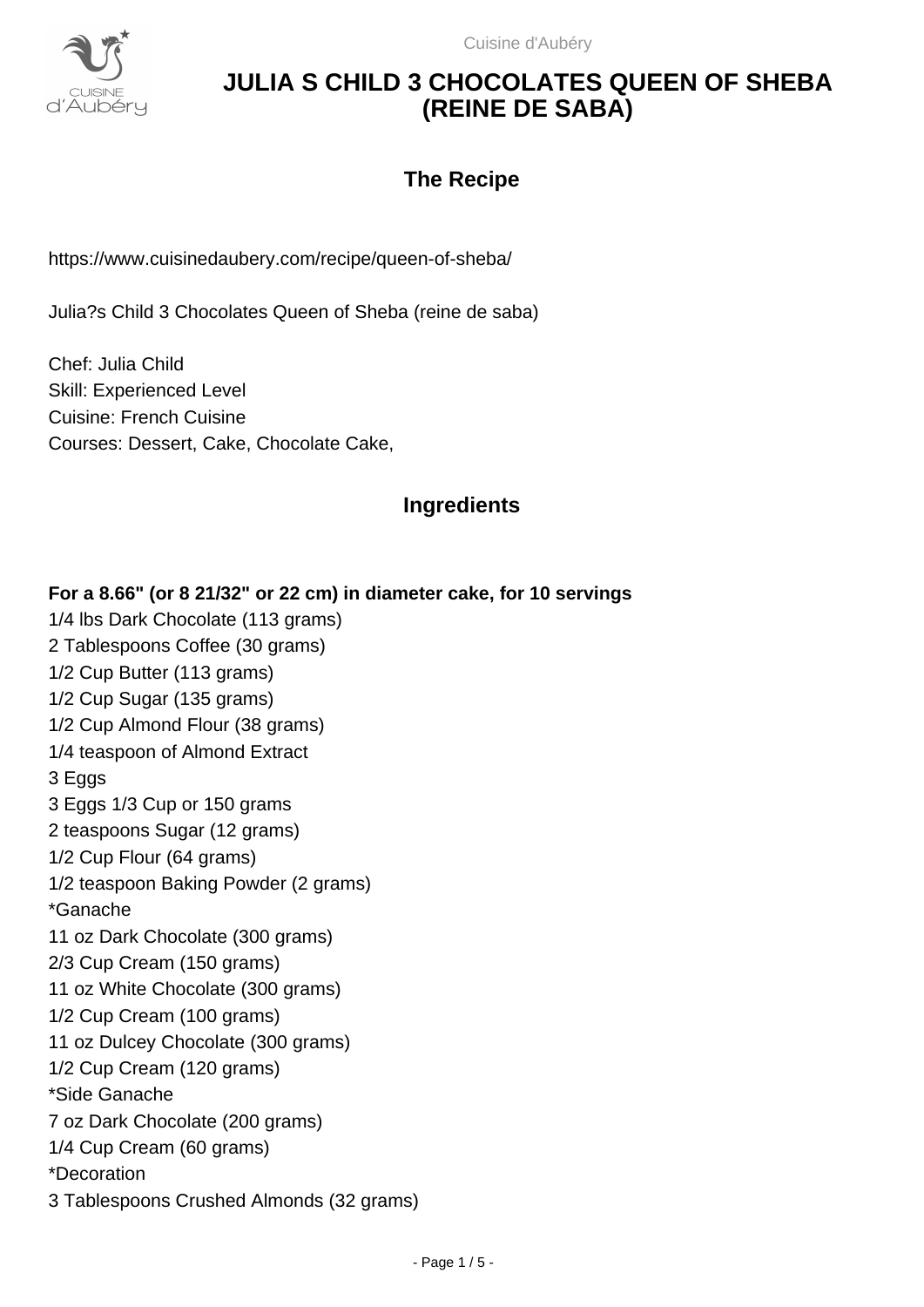

# **JULIA S CHILD 3 CHOCOLATES QUEEN OF SHEBA (REINE DE SABA)**

1/2 Cup Sugar (120 grams)

### **For a 7.08" (or 7 3/32" or 18 cm) in diameter cake, for 7 servings**

3 oz Dark Chocolate (75.6 grams) 1 Tablespoon Coffee (20 grams) 1/3 Cup Butter (75.6 grams) 1/2 Cup Sugar (90.3 grams) 1/4 Cup Almond Flour (25.4 grams) 0.1 teaspoon of Almond Extract 2 Eggs 2 Eggs 1/4 Cup or 100 grams 1 teaspoon Sugar (8 grams) 1/3 Cup Flour (42.8 grams) 1/2 teaspoon Baking Powder (1.3 grams) \*Ganache 7 oz Dark Chocolate (200.8 grams) 1/2 Cup Cream (100.4 grams) 7 oz White Chocolate (200.8 grams) 1/3 Cup Cream (66.9 grams) 7 oz Dulcey Chocolate (200.8 grams) 1/3 Cup Cream (80.3 grams) \*Side Ganache 1/4 lbs Dark Chocolate (133.8 grams) 3 Tablespoons Cream (40.1 grams) \*Decoration 2 Tablespoons Crushed Almonds (21.4 grams) 1/3 Cup Sugar (80.3 grams) **For a 10.23" (or 10 15/64" or 26 cm) in diameter cake, for 14 servings** 5 oz Dark Chocolate (157.8 grams) 3 Tablespoons Coffee (41.9 grams) 2/3 Cup Butter (157.8 grams) 3/4 Cup Sugar (188.5 grams) 1/2 Cup Almond Flour (53 grams) 0.3 teaspoon of Almond Extract 4.1 Eggs 4.1 Eggs 1/2 Cup or 204 grams 1 Tablespoon Sugar (16.7 grams) 2/3 Cup Flour (89.3 grams) 1 teaspoon Baking Powder (2.7 grams)

\*Ganache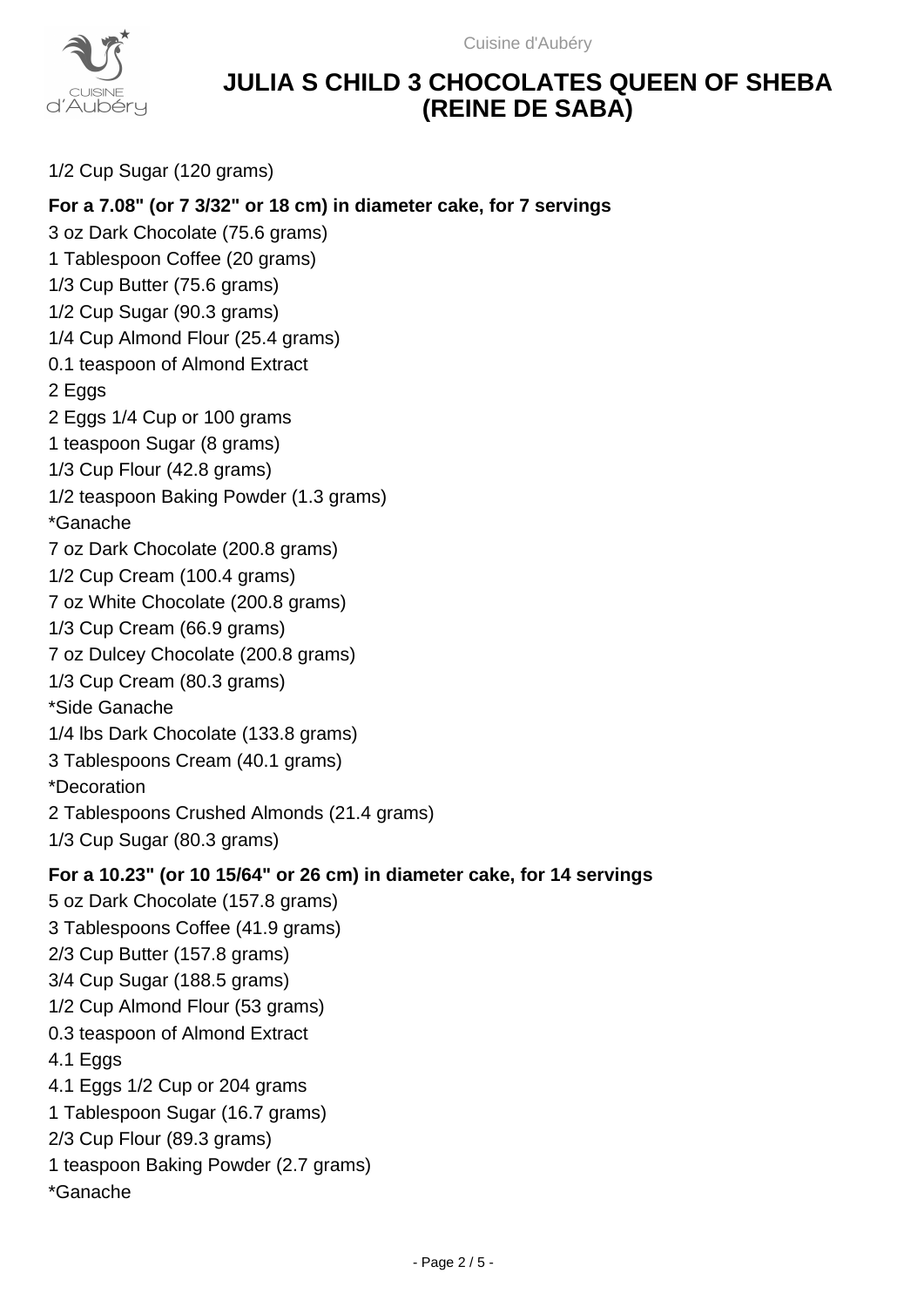Cuisine d'Aubéry



# **JULIA S CHILD 3 CHOCOLATES QUEEN OF SHEBA (REINE DE SABA)**

1 lbs 15 oz Dark Chocolate (419 grams) 1 Cup Cream (209.5 grams) 1 lbs 15 oz White Chocolate (419 grams) 2/3 Cup Cream (139.6 grams) 1 lbs 15 oz Dulcey Chocolate (419 grams) 3/4 Cup Cream (167.6 grams) \*Side Ganache 10 oz Dark Chocolate (279.3 grams) 1/3 Cup Cream (83.8 grams) \*Decoration 1/4 Cup Crushed Almonds (44.6 grams) 3/4 Cup Sugar (167.6 grams)

### **Steps**

1. For the Dark Chocolate (1/4 lbs or 113 g), I recommend a quality chocolate, with 70% grade minimum. If you can, take a good brand like Valrhona.

2. If you live in the Los Angeles area, you may find professional grade chocolate, like Valrhona at Surfas (close to downtown), Jane Cake Supplies (La Cañada), or Nicole Market (South Pasadena)

 Nicole's market 921 Meridian Avenue South Pasadena, CA 91030 USA Jane's Cake & Chocolate Supply 645 Foothill Blvd La Cañada Flintridge, CA 91011 USA

3. Melt the Dark Chocolate (1/4 lbs or 113 g) with the Coffee (2 Tablespoons or 30 g) in a double-boiler

- 4. Stir until the chocolate is fully melted
- 5. Set aside, to let cool slighty

6. For the next steps, you may mix everything "manually" with a spatula, or with the stand mixer (like a Kitchen Aid appliance), using the 'paddle', or with a electric beater

7. In a bowl, cream the Sugar (1/2 Cup or 135 g) and the Butter (1/2 Cup or 113 g), for several TXT\_MINUTS

- 8. Separate the Eggs (3) (whites and yolks)
- 9. In a bowl, beat in the Egg Yolks

10. Add in the Almond Flour (1/2 Cup or 38 g) and the Almond Extract (1/4 teaspoon) and mix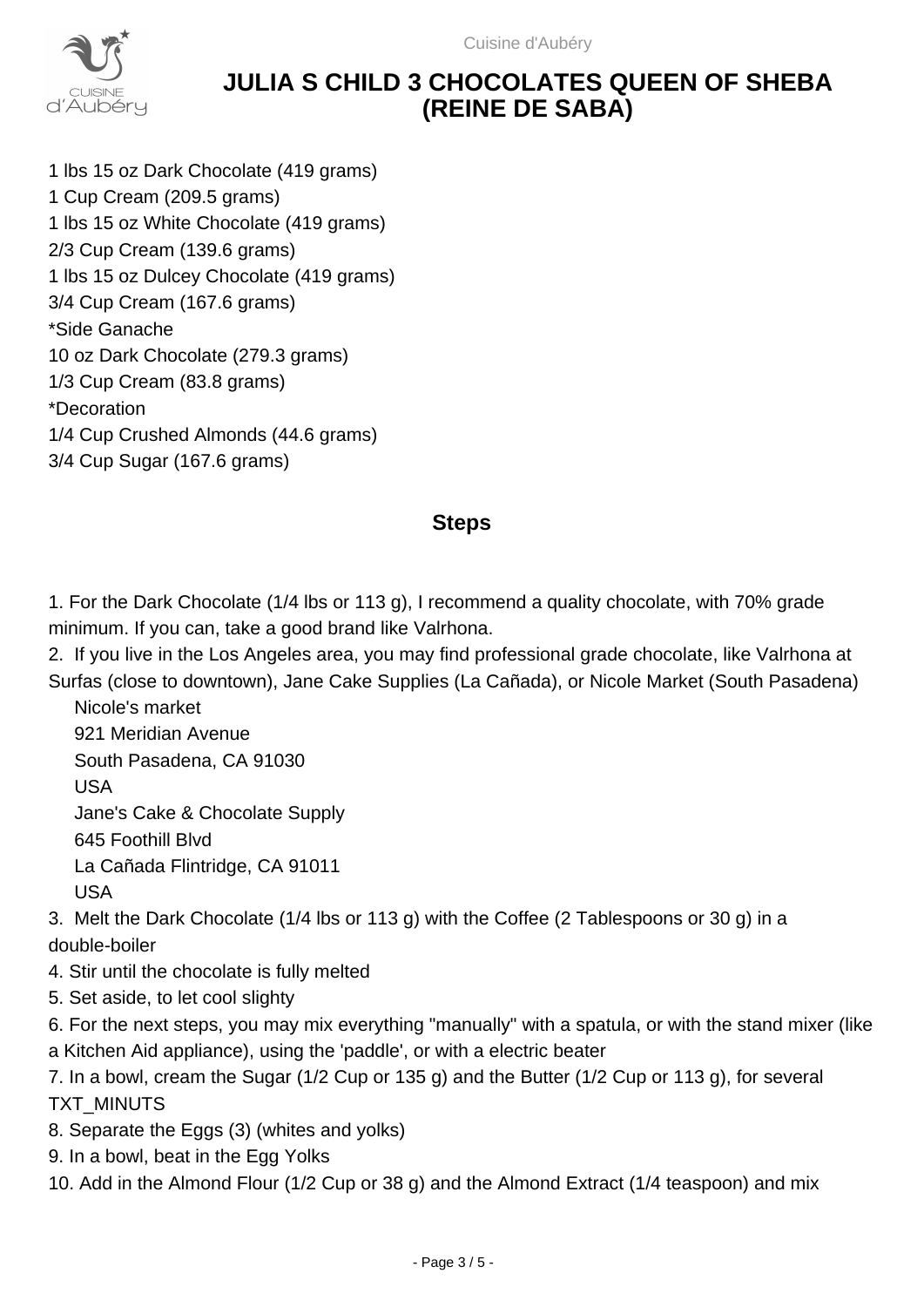

# **JULIA S CHILD 3 CHOCOLATES QUEEN OF SHEBA (REINE DE SABA)**

- 11. With a rubber spatula, blend in the melted chocolate
- 12. In a separate bowl, beat the egg whites until soft peaks are formed

13. When the whites are fluffy, add in the Sugar (2 teaspoons or 12 g) and continue beating the whites

- 14. We now have 3 bowls : The melted chocolate, the flour, the beaten egg whites
- 15. Mix in 1/3 of the beaten whites to lighten the mixture
- 16. The, delicately fold in the second 1/3 of the beaten whites
- 17. Using a rubber spatula or a wire whip, gently fold the batter whithout whisking
- 18. Sift the Flour (1/2 Cup or 64 g) and the Baking Powder (1/2 teaspoon or 2 g)
- 19. Gently fold
- 20. Alternate by adding 1/3 of the beaten egg whites
- 21. and gently fold in
- 22. The batter you get must be fluffy

#### **The cake pan**

23. For the cake pan, use a metal or glass mold, 7.87" (or 7 7/8" or 20 cm) in diameter

24. Butter and flour the cake pan, or use a Cooking spray

25. Turn the batter into the greased cake pan, and spread the batter with an offset Icing Spatula

#### **Baking**

26. Bake in preheated oven at 340 F / 170 C for 20/25 minutes

27. Allow the cake to cool in the pan for 10 minutes, then run a knife around the edge and transfer to a cooling rack

### **The ganache**

28. Place in 3 different bowls : the Dark Chocolate ( 11 oz or 300 g), the White Chocolate ( 11 oz or 300 g) and the Dulcey Chocolate ( 11 oz or 300 g)

29. The DULCEY chocolate is a "blond" chocolate, from the brand VALRHONA. You may find it in specialty stores (Los Angeles: Jane's Cake Supplies, or Nicole Market). You may replace 2 ways : 1- melt some white chocolate and add some "blond' food coloring2- bake at very low temperature white chocolate. After a while, the white chocolate turns into Dulcey

- 30. Bring to a boil the Cream (1/2 Cup or 120 g)
- 31. Pour on the Dulcey Chocolate ( 11 oz or 300 g), let it melt without stirring for 5 minutes
- 32. Then start stirring
- 33. You may mix with an immersion blender (sometimes called 'hand blender')
- 34. Pour onto a tray with a silicone mat or with a parchment paper
- 35. Freeze

36. Proceed the same way for the other ganaches : the White Chocolate ( 11 oz or 300 g) with the Cream (1/2 Cup or 100 g), and the Dark Chocolate ( 11 oz or 300 g) with the Cream (2/3 Cup or 150

g)

37. Freeze

38. After 1 hour, take the trays out of the freezer